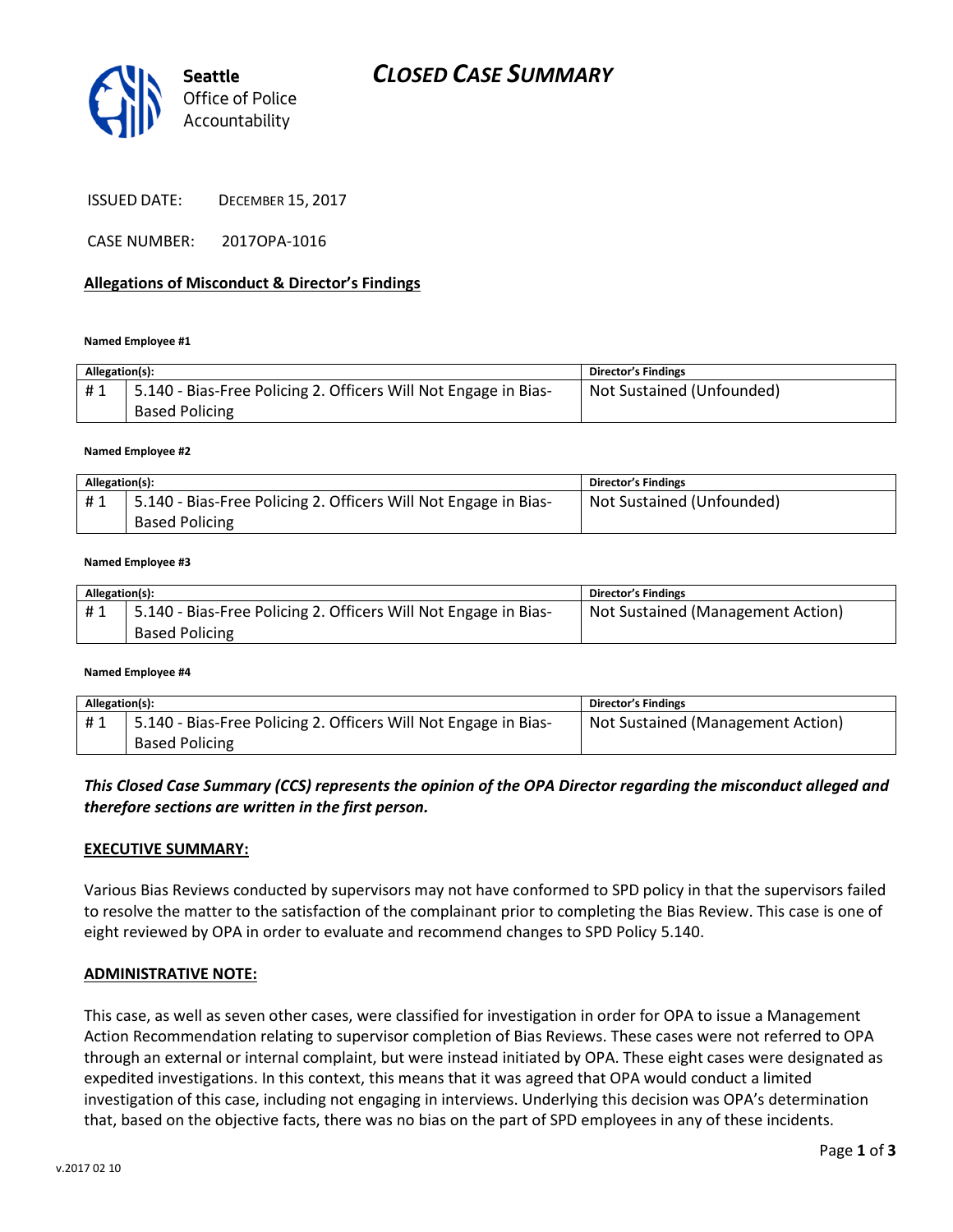

# CLOSE CASE SUMMARY

OPA CASE NUMBER: 2017OPA-1016

As a result, OPA issued a Management Action Recommendation making proposed changes to the policy governing Bias Reviews. This Management Action Recommendation, which is referred to below, is included in OPA's case file and was transmitted to the Chief of Police on January 10, 2018.

### ANALYSIS AND CONCLUSIONS:

## Named Employee #1 - Allegation #1 5.140 - Bias-Free Policing 2. Officers Will Not Engage in Bias-Based Policing

Officers were dispatched to a suspected assault. The officers arrested the subject, who they believed to be the primary aggressor. The subject alleged that he was only being arrested because he was African-American and that the officers were racist for believing the victim's account (who was also African-American).

When the sergeant arrived at the scene to discuss the bias complaint with the subject, the subject was uncooperative and would not provide any details. When the sergeant attempted to explain that he wanted to determine the nature of the subject's bias complaint, the subject responded: "it don't make no difference, anything you do would be racist too." Repeated attempts by the sergeant to interview the subject were unsuccessful.

The sergeant still completed a Bias Review even though the complainant was clearly not satisfied, which was technically inconsistent with policy.

SPD policy prohibits biased policing, which it defines as "the different treatment of any person by officers motivated by any characteristic of protected classes under state, federal, and local laws as well other discernible personal characteristics of an individual." (SPD Policy 5.140.) This includes different treatment based on the race of the subject. (See id.) SPD employees are required to "call a supervisor in response to allegations of bias-based policing." (SPD Policy 5.140-POL-5.) The supervisor must be called to the scene. (Id.) This section of the policy provides guidance as to when an allegation of biased policing occurs, explaining that: "an allegation of bias-based policing occurs whenever, from the perspective of a reasonable officer, a subject complains that he or she has received different treatment from an officer because of any discernable personal characteristic..." (Id.)

Based on a review of the objective evidence in this case, there is no indication that any SPD employee engaged in biased policing. As such, I recommend that this allegation be Not Sustained – Unfounded.

## Recommended Finding: Not Sustained (Unfounded)

# Named Employee #2 - Allegation #1 5.140 - Bias-Free Policing 2. Officers Will Not Engage in Bias-Based Policing

For the same reasons as stated above (see Named Employee #1, Allegation #1), I recommend that this allegation be Not Sustained – Unfounded.

Recommended Finding: Not Sustained (Unfounded)